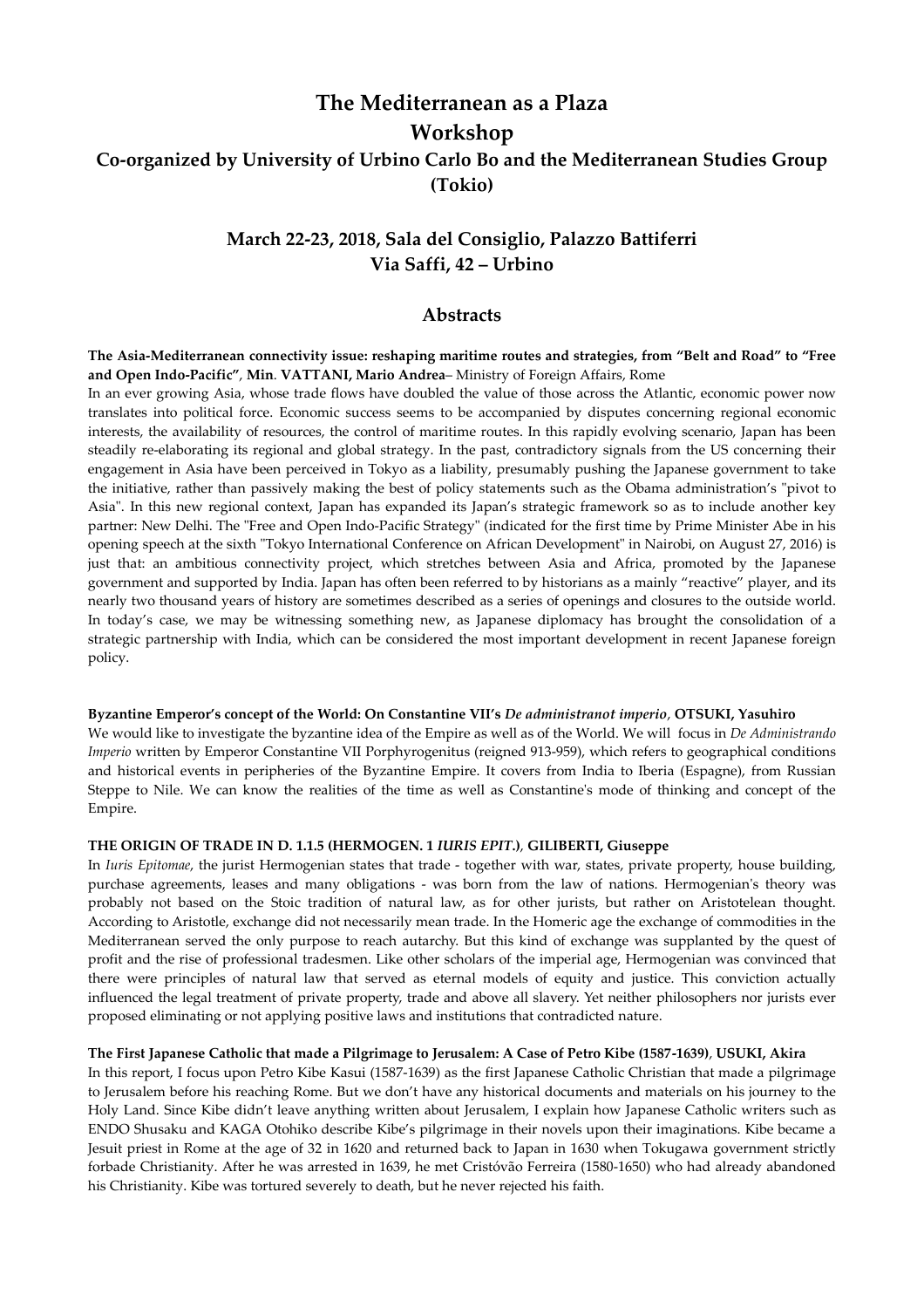#### **Laughing with ancient Greeks: examples of comic use of metres and sounds in Aristophanes**, dr. **DI VIRGILIO, Loredana** (Ph.D. Student)

Ancient Greek comedy was one of the most popular performative genres. In particular during the 5<sup>th</sup> century in Athens, comedy was part of important festivals connected with Dionysus, taking place in theatre and collecting not only citizens but also foreign people. Comedy adopted all kinds of resources for making people laugh, and to gain the victory in the 'agon': apart from the aspects connected with the 'lexis', even masks, costumes, gestures, and music, were used by poets in many different ways in order to obtain funny effects. While consistent attention is generally paid to characters and to their comical speaking, very little is said about musical techniques of comic. Analyzing the metrical structures of the songs, and paying attention to scenes containing references to musicians and musical instruments, allow us to identify precise ways of 'musical comic', more or less connected to the semantics of the text and to the scene in general. This paper aims to enter into the poet's comic laboratory, and to show, through a brief selection of passages from Aristophanes' comedies, how ancient Greeks had fun from music in comedy.

Loredana Di Virgilio is PhD-student in "Studi Umanistici – Scienze del Testo e della Comunicazione", XXXI ciclo, Università degli Studi di Urbino.

Research topic: Aristophanes' monodies (metrical structures and functions of the 'solo' songs).

Publications: review "*Philoxeni Cytherii Testimonia et Fragmenta*, collegit et edidit Adelaide Fongoni, Roma, Fabrizio Serra Editore, 2014, («Dithyrambographi graeci», 1)", «RCCM» 2/2017, pp. 412-418. // "Che cosa sta componendo Agatone nelle *Tesmoforiazuse* di Aristofane?", forthcoming.

#### **Travelling Poets in the Mediterranean Sea: the Routes of Anacreon of Teos**, **dr. BUCCERONI, Lorenzo** (Ph.D. Student)

Travels on the sea play a special role in the social dimension of the archaic Greek poetry. In particular, for better or worse, the poets' mobility is stimulated by tyrants. The aim of my paper is to outline Anacreon's life, drawing attention to his experiences and poetics as a traveler also in comparison with the typical scenes of travel by poets. Although for a great part of his life Anacreon lived as a courtesan and his poetry is mainly tied to the static institution of symposium, his relationship with tyrants seems to have no bad reflection on his prospects of travel.

Lorenzo Bucceroni is a PhD-student in "Studi Umanistici – Scienze del Testo e della Comunicazione", XXXII ciclo, Università di Urbino

Research topic: Anacreon – collection of testimonies on life, work and reception in antiquity

Publication: Non elaboratum ad pedem (Hor. Ep. 14, 6-12): le sorti alterne del metro anacreonteo a Roma, "QUCC" 146(3), 2017, pp. 107-11

#### **#mediterraneansea. Representations of Mediterranean Sea on Instagram**, **dr. FORTE, Gabriele** (Ph.D. Student)

The purpose of this work is to present an example of research method that can explore some of the representations that Instagram users make of the Mediterranean Sea, understood as a geographical area in the broad sense. This area, understood as a place of commerce and tourism, can also be considered as a meeting place or clash of cultures, crossed in recent years by strong migratory crises. One of the results of the research could be the emergence of a specific visual imagery linked to the Mediterranean Sea and to the images we share. As a theoretical basis I will use, on the one hand, one of the definitions that Horden and Purchell have given of the Mediterranean, considered a Corrupting Sea: *connectivity* (2000); on the other hand, the approaches of visual culture studies (Hall 1997). The idea is therefore to understand if, through the lens of Instagram, the connectivity affected by migration crises has "*corrupted*", modified or also created a visual imagery of the Mediterranean Sea. Instagram is a form of communication, where users can easily share their updates by taking photos (Hu, Manikonda, Kambhampati 2014), structured on the relationship between images and words. It will be the words, through the tool of hashtag (#mediterraneansea), to reveal insights about possible visual imagery of the Mediterranean Sea, with two levels of intersection: #refugees and #refugeeswelcome.

Gabriele Forte, born in Taranto on 03/05/1988. Bachelor's degree in Literature at the University of Bari Aldo Moro; master's Degree in Editorial Public and Social Information Studies at University of Bari Aldo Moro; Ph.D. student in Humanities (Text and Communication Sciences) at the University of Urbino Carlo Bo. Research topics: communication and media studies, internet studies, visual culture studies, practices of imagery.

#### A sea change in Mediterranean connectivity: The Maghrib and the fall of Saharan networks (18th-20th c.), MEDICI, **Anna Maria** (University of Urbino Carlo Bo)

In the field of the human sciences, the current debate on the Mediterranean societies is strongly marked by references to settled cultural patterns of classical literature and modern history, leading a resurgence of interest in ancient scenarios of «civilizations» and related patterns of representation. However, looking at the contemporary Mediterranean history by the southern edge of the sea, the deep change in the regional system of networks which was in action from the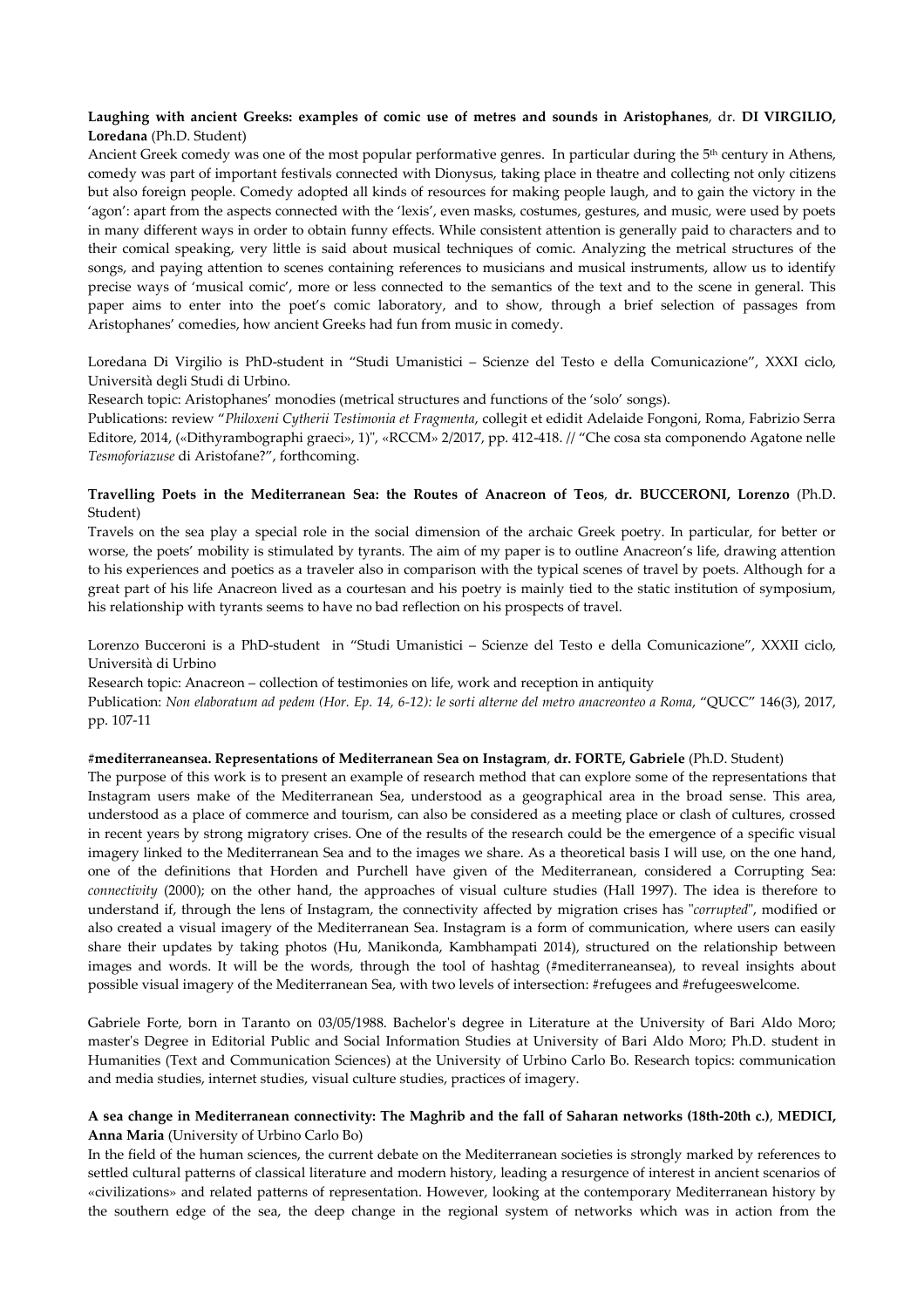eighteenth century deeply contrasts with those patterns. Between 1750 and 1850 the Saharan trade system leaded for centuries by the Maghribi societies collapsed. Ottoman Africa and Morocco were both incorporated into the capitalist world economy. All this led to an epochal change of the Sahara-Mediterranean system of networks, as well as of the Maghribi societies way of life, thus stimulating a process of territorialization of the local institutions, in a context of fragility of all these areas that had been the desert trade networks of the past.

Anna Maria Medici is Associate Professor of History of Africa at the University of Urbino Carlo Bo (Italy) where she teaches *History of Arab Countries* and *Government and States of Africa and Middle East*. She studies the contemporary societies of North Africa and the Middle East, focusing above all on political issues of the Modernization and on the Mediterranean in historiographical debate. She has directed two scientific research commissioned by the Italian Ministry of Foreign Affairs to study democratic transitions in the Arab world; for which she edited the following volumes: *After* the Yemeni Spring. A Survey on the Transition (2012), Il voto in Italia dei tunisini all'estero (2015). She is co-author of the volume *L'Africa contemporanea* (2017).

#### **Egyptian Ports in the Local and World Economies in the End of 19th century, KATO, Hiroshi**

Egypt is located at the crossroad of three continents. In modern times, the structure of Egyptian external trade changed drastically both quantitatively and qualitatively. The cotton boom (1861–1865) and the opening of the Suez Canal in 1869 were viewed as the two significant events that increased the volume of Egyptian external trade in the nineteenth century. However, the structure of external trade had already changed mainly by a kind of "traffic revolution" from the 1830s to 1850s. As a result, the circumstances of foreign trade around Egypt were changed dramatically. The opening of the Suez Canal in 1869 was the final stage of this revolution. Using statistical data on the external trade in the Egyptian ports, this presentation aims to examine whether the relationship between international and local markets had changed, or not, and if they had changed, what kind of change took place.

#### **Reconstructing Post-Crisis City as a Space of Public Domain: a Case Study of a Medium-Sized Catalan Town, Falset, TAKENAKA, Katsuyuki**

In the last few decades, we saw how European cities around the Mediterranean were soaking in an easy economic growth model, based almost exclusively on real estate developments. Beside large residential areas building up outside the urban core, many city governments took the opportunity to create a large number of public facilities, such as a big theatre, conference hall, sports complex, etc. After the bursting of the real estate bubble in the late 2000's with the municipal budget severely shrunk, those facilities revealed their real utility in accommodating activities of civic groups, which are again claiming their active role in city building. In this presentation, we will discuss the reconstruction of postcrisis city as a space of public domain, starting from a case study conducted in a medium-sized Catalan town, Falset. Special attention will be paid to the process of how different urban agents are renewing the thread of public spaces in the city.

#### **The Euro-Mediterranean Dialogue starts from collective identities: the innovative role of the Italian Network in the Anna Lindh Foundation**, **dr. MOLINARO Enrico** (Ph.D., Segr. Gener. Rete Ital. Dialogo Euro-Mediterraneo – RIDE APS)

A renewed definition of collective identity is the main Italian contribution to the Anna Lindh Foundation (ALF) forwardlooking strategy adopted by its Board of Governors. This strategy aims at strengthening the core values of openness, tolerance and mutual understanding shared by our diverse Euro-Mediterranean societies. A number of ideas discussed within the Italian Network for the Euro-Mediterranean Dialogue (RIDE-APS, set up in Rome on June 13, 2017), if applied to the whole ALF network of networks, could further increase ALF's visibility and wider recognition, strengthening its role as a primary, credible and sought-after partner for intercultural programs and actions across our region. The Italian Network's new ideas may contribute to advance and address an organizational capacity needed to represent the backbone of the ALF operational framework, with its good governance mechanisms, funding model and structure, including the role of its stakeholders and networks. The ALF plan of action according to the triennial program agreed upon with the European Commission has recognized the autonomous role of its 42 national networks, which are encouraged to provide fresh contributions within the ALF established program. At the Italian national level, a renewed operational framework and organizational capacity could help the Foundation to grow and sustain its terms of quality, impact and reach, while delivering positive messages, and exploring the relationship between dialogue and identity.

The Italian Network idea intends to connect activities for the dialogue on the one hand, and evaluation and respect for collective identity, on the other hand. Despite the fact that *identity* has been the focus of Euro-Mediterranean activities, this term has been absent from ALF documents, speeches and topics, except for the somewhat generic expression "Mediterranean identity." Actually, the issue of identity is not a new one; probably it is the oldest issue in our knowledge, related to the essential concept of integration inside a collective identity, to the symmetric and complementary relationships between different groups, and to the concepts of reciprocal and mutual respect. Identity is not, nor can become, a side, minor, issue. According to experts in anthropology identity is, in terms of groups and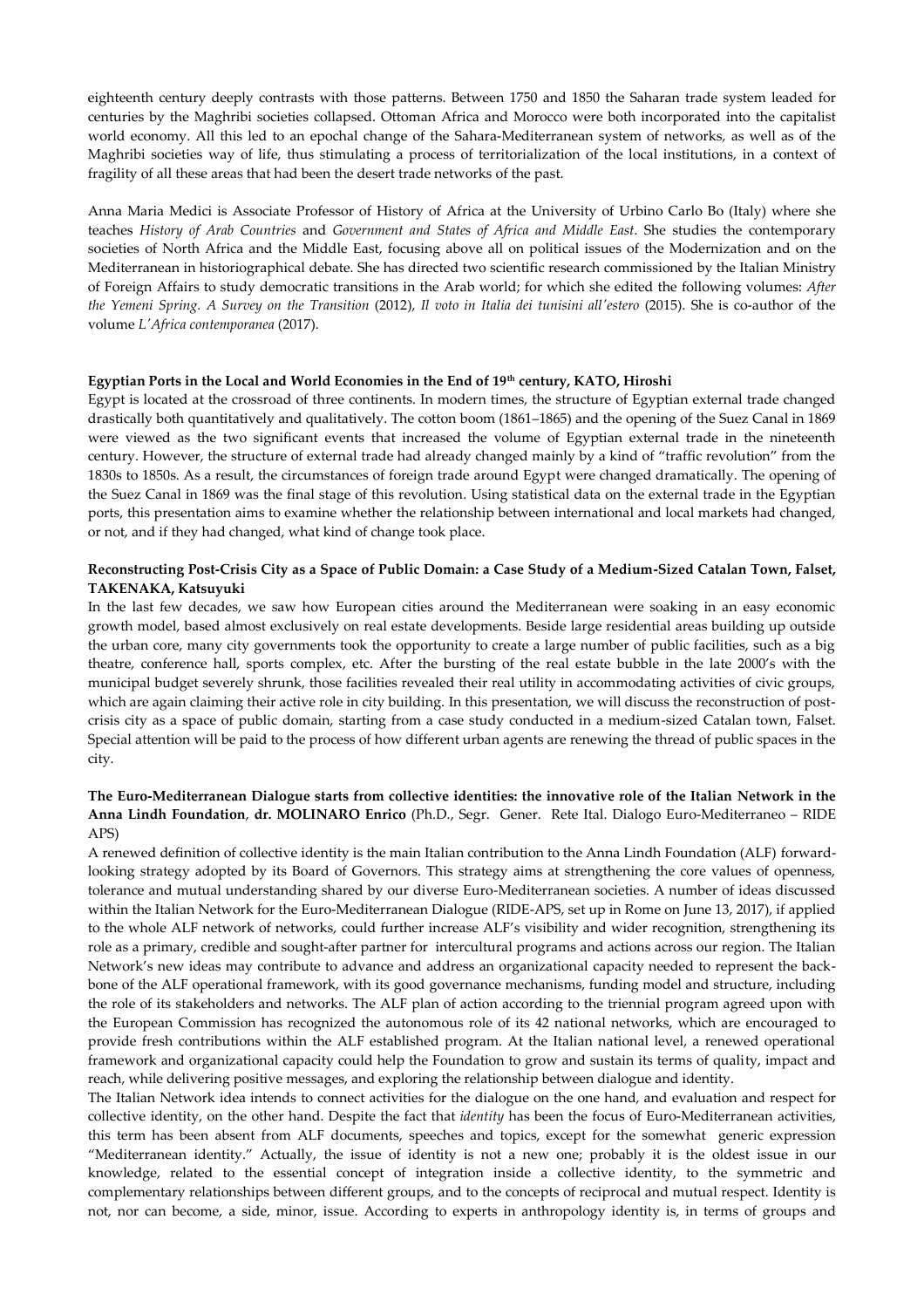collective identity, the basis of life: there is no life without group identity. Human beings cannot live by themselves, they simply die. We are clearly referring to this concept in its plural form because, as there are various Mediterranean identities, so there may be different Mediterranean perspectives. In this pluralistic context, the Italian Network can offer its peculiar point of view, in a political moment of the Euro-Mediterranean history when Italy feels it must express a special responsibility. Nowadays in Italy there is a significant debate on identity, also reflected by the newspapers' headlines. Italy is going in this direction, proposing new actions at the European level, particularly at the Euro-Mediterranean and global levels; for example, Italy successfully suggested at the G20 and European Union meetings the idea of dealing with the immigration issue not anymore as a specific problem of a single state, but as a global problem. As a result mainly of this Italian stance, we see today in the media that the idea of security is not anymore predominant in the domain of Defense and Intelligence alone ("l'approche sécuritaire"), but also in the hands of people who create culture. This idea goes together with the importance of identity because "intercultural dialogue" means dialogue between groups and collective identities. This anthropological concept, developed in the book "Steps to an Ecology of Mind" by Gregory Bateson, explains why human beings give so much importance to the relationships' formal dimension. It also explains why it is often more important the *way* we communicate rather than the *contents* of the communication. Therefore, according to the Italian Network's proposal, identity should be the focus of the work of whoever wants to help the dialogue between the Northern and the Southern shores of the Mediterranean, and between all of us. The structure of the Italian Network of the Euro-Mediterranean Dialogue (RIDE-APS) within the ALF, as one of its 42 active national networks, could be useful as an example, and possibly as an inspiring experience for other networks with the idea to create a best practice, an administrative organization model. In addition to the ordinary ALF Italian Network, RIDE-APS has put together a parallel extraordinary network based on Italian law, registered at the notary. In this historic peculiar context, the RIDE-APS network drafted programs with the mandate of developing activities through its working groups, not necessarily limited to the ALF Programs. An example is the research, sponsored by RIDE-APS, on the BRICS organization, composed of Brazil, Russia, India, China and South Africa, which today are penetrating the Mediterranean. BRICS representatives have asked the help of the Italian ALF network as a communication bridge vis à vis the Euro-Mediterranean region and people. Since the BRICS represent half of the world population, this example shows the potential achievements produced by the work of the international ALF networks focused on dialogue on the one hand, and the organization by the parallel national networks of the local communities on the other hand. In this way, the latter are contributing to the development and the best evaluation of collective identities acting at the national level, outside the limited and well-defined margins allowed by the ALF Programs. For example, RIDE-APS started to develop working groups that opened debates and active cooperation on immigration's policies with the representative of all the diaspora communities in Italy. This model stems from two Italian virtues: flexibility and creativity, with the aim of providing all members of the ALF networks with the possibility to work and discuss about very practical issues. Another example of creativity involving identity issues is the area of organic and balanced identity food, now reaching out to Tunisian and Israeli-Palestinian civil societies. In this context, RIDE-APS is sponsoring innovative health research about the roots of local food and nutrition, knowing that cuisine is also an important part of culture and identity. RIDE-APS intends to connect this track of activities to the general follow-up programs generated by Milano Expo 2015 as well as to the PRIMA Research Program. Is it convenient to put together all the ALF important actions for the Euro-Mediterranean dialogue with the elements of discovering, protecting, revaluating and respecting collective identities at the national networks' level? Religious, national, cultural, linguistic and ethnical identities could represent one of the innovative elements RIDE-APS is asking for. The suggested national associated networks (NANs), to be set up in all the 42 members states on the model of RIDE-APS, could work side by side with the respective current ALF Networks, and may also contribute to the fundraising process of the ALF activities in two parallel ways. On the one hand the proposed NANs, working on the identity concept, should look for the contributions from their respective civil society bodies (including the business community and public institutions, both at central and local levels) in terms of material and personal help on a voluntary basis. In principle, this should reduce the need for the national heads of network to fund the respective networks activities. On the other hand the involvement of so many business, financial, educational establishments might compensate in the long term the declining trend of reduction of funds from member states to the ALF, beside the contribution from the European Commission. Additionally, RIDE-APS is launching a new program of "participated workshops" on europroject management, which intends to involve the best of our national network in large-scale European projects, with maximum active involvement and participation from the grass-root network membership. This is expected to lead to ambitious fundraising goals at European level, in cooperation with other ALF national networks sharing the same goals. Last but not least, the high quality work of the renewed NANs may earn for themselves challenging and influencing policy-oriented roles vis à vis their own respective Foreign Ministries and national Governments. This is what the RIDE-APS is trying to do in the area of development cooperation and migration acting as a "think tanks' think tank" for the Mediterranean, African and Middle East areas. Finally, the RIDE-APS Board of Directors is expected to act as the National Focal Point for UNAoC. This and other related tasks have been designed also to shape some legitimate expectations for a successful fundraising campaign. I hope to have an opportunity to further discuss this topic during our meeting in Urbino.